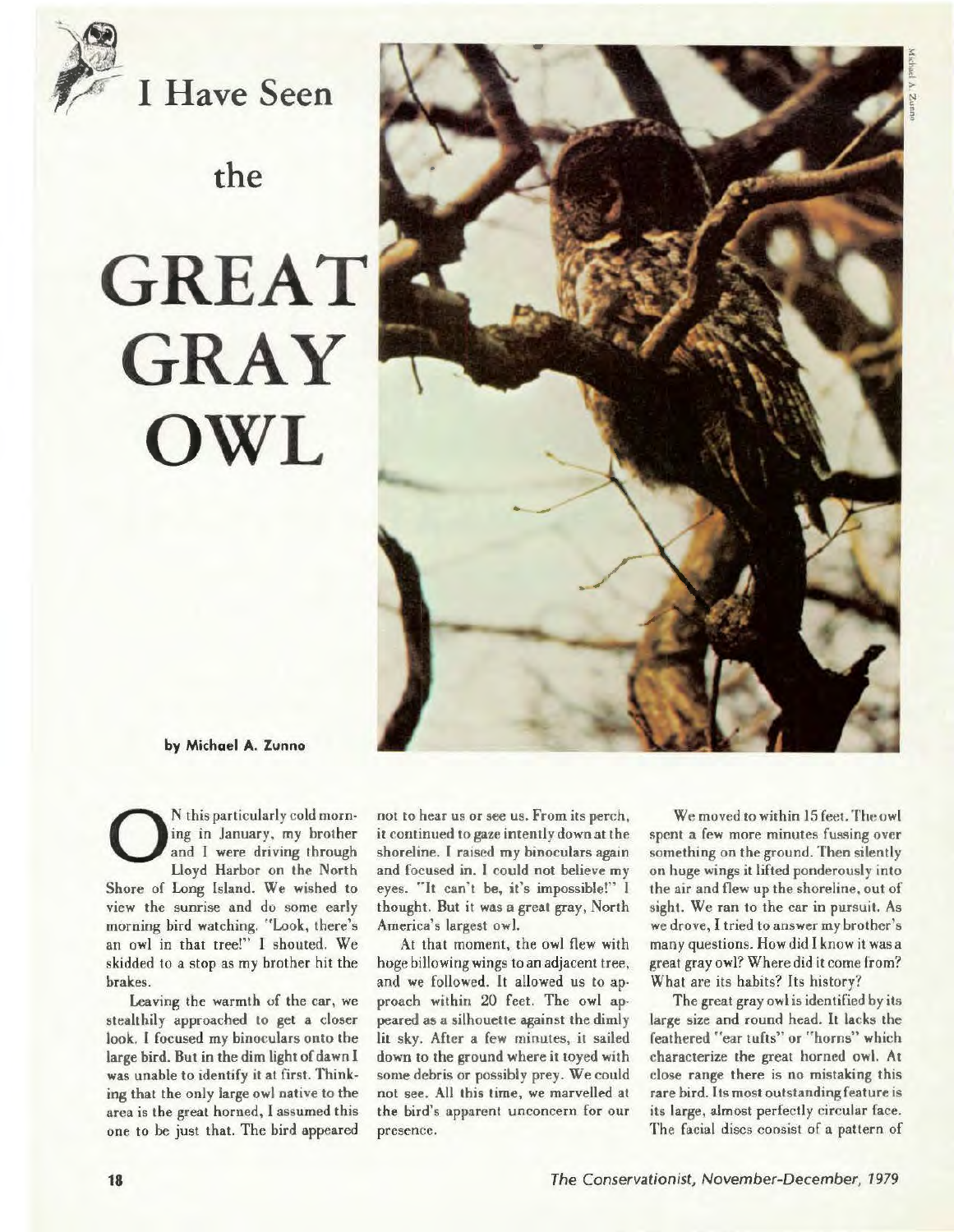concentric circles. The beak nnd eyes are bright yellow. Although the eyes are large, they seem to be lost in the immense face. Another key to identification is the prominent dark chin-spot beneath the beak. The bird is an overall ashy gray with black and white interspersed. Many of the wing feathers are heavily barred. The legs are well feathered, right down to the toes and needle-sharp talons. The tail is quite long for an owl, up to 12 inches. This isa large owl with an overall body length of 24 to 33 inches and a wingspread of 54 to 60 inches. Actually, the body of the bird is relatively small. weighing considerably less than the great horned owl. It owes its large size to its incredibly dense plumage.

One would think that a bird of this size would hunt rather large prey. But, in fact, the great gray preys on mice, moles, rals and other small rodents. Rarely, if ever, does it procure animals as large as a cottontail rabbit. ln contrast the great horned owl, although smaller than the great gray, is a far more powerful and aggressive bird, tackling cottontails and larger birds and mammals with case. Although most owls are nocturnal, the long hours of sunlight encountered in the far North have caused the great gray to adapt to a partially diurnal existence. Actually, this owl can be active at any hour of the day and night, but restricts most of its bunting to the low light intensity of early dawn and dusk. Its hunting technique consists chiefly of perching silently, then gliding down on noiseless wings to capture its prey. Small prey, such as mice, are swallowed whole. Indigestible fur and bones are regurgitated later as a compact pellet, a common trait of all owls.

This rare bird usually inhabits more northerly regions-i.e., areas just south of the land of the midnight sun, parts of northern Canada, and our far northern state of Alaska. It breeds and lives out its life in dense, remote woodlands. Its sporadic migrations southward arc determined by population fluctuations of small rodents in their northern homes. When these population explosions occur, the owl wanders southward in search of prey. The hazards encountered on these southward migrations are many. Storms and feral cats and dogs

take their toll. But by far its wurst enemy is man. The great gray is a Irusting and docile bird which can be approached quite closely. Some have actually been captured by hand. Owing to its large size and slow ponderous flight, it makes an especially tempting target for any would-be hunter. This bird, as do all birds of prey, plays a vital role in keeping rodent populations in check. Killing one of these magnificent birds is a shameful waste indeed.

As little as 25 years ago the great gray was almost common in ils northern homes. But when the owl was thought lo be preying on valued fur animals, its fate was sealed. Trappers and hunters shot the great bird on sight-not a difficult task because the owl's placid nature made it easy for man to come within easy killing range. This continuous killing, coupled with rapid habitat destruction. devastated the species to the point that it is now a rarity to view this bird in its native northern territories. To see one on Long island is even more ex· traordinary. The last known recorded sighting of a great gray owl on Long Island was in December 1902. As time goes on, fewer and fewer people will be privileged to see this rare and magnificent owl from the far north.

Following the shoreline in pursuit of our great gray owl, we came upon a small marsh. There on a dead snag out on the marsh was the shadowy form of the great gray. Apparently ii was foraging along the tree-lined shoreline of this quiet little cove in Lloyd Harbor. The owl took wing again-its huge sails carrying **it**  out over the marsh. **lt** was soon joined by a crow which performed the task so common to its breed-harassing owls and large raptors. In an attempt to elude the diving crow, the great gray headed for the dense trees in a residential section.

**We** soon arrived al the spot where

*Great Gray* Owl *photographed Feb. 3, 1979* al *De Pauvi//e, N.* Y. *by Charles H. Riley* 

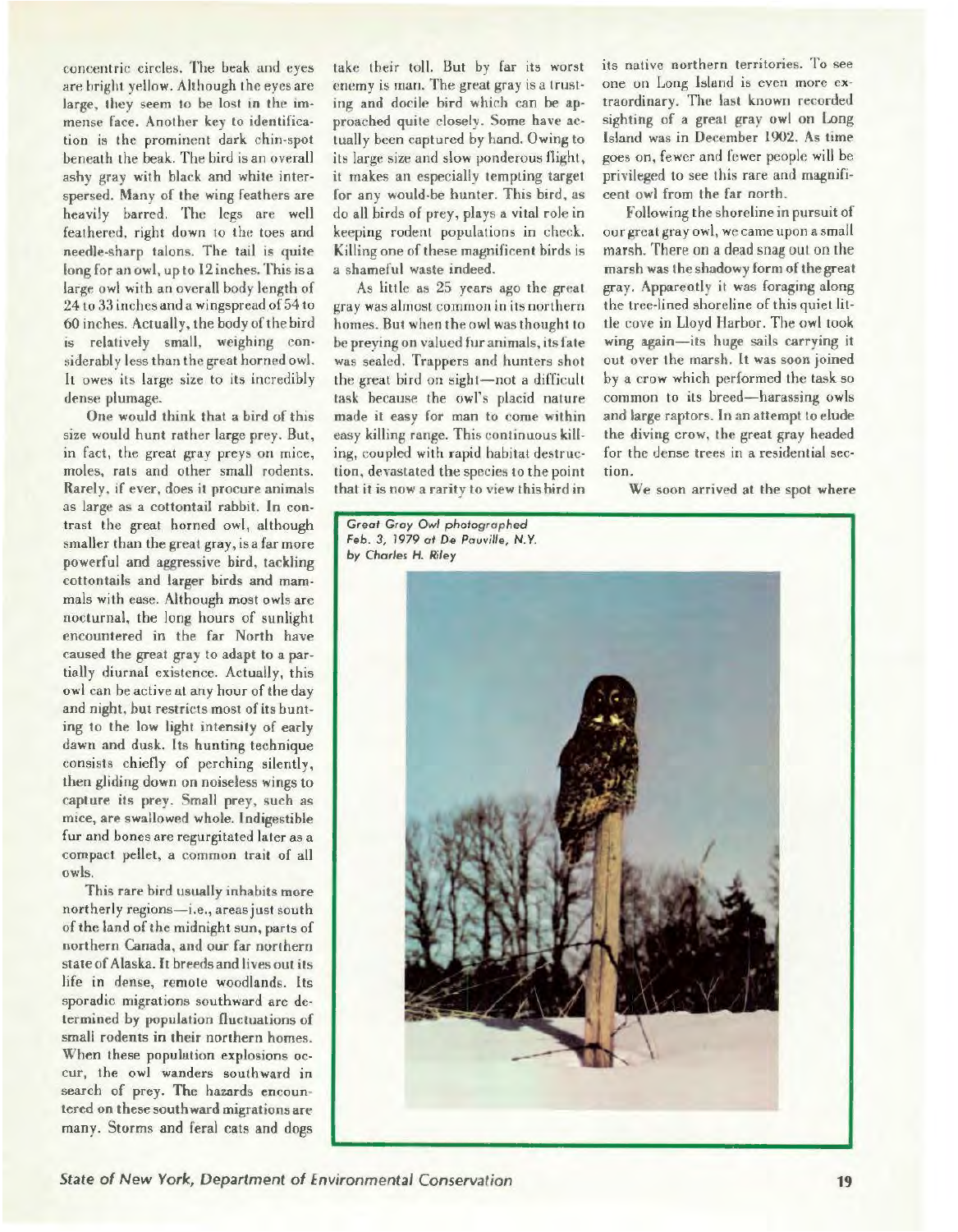*x*<br>*x*  $\frac{1}{\sqrt{2}}$ <br>*x*  $\frac{1}{\sqrt{2}}$ <br>*x*  $\frac{1}{\sqrt{2}}$ <br>*x*  $\frac{1}{\sqrt{2}}$ <br>*x*  $\frac{1}{\sqrt{2}}$ 

we judged the owl had entered the trees. Although we scanned the leafless trees, we saw not a sign of our great gray. We parked the car and walked up and down the road searching the trees. The results were fruitless. We had first seen this owl before daybreak. Now the sun shone brightly on this clear January morning. Cars and buses were already busily driving up and down the road. We were just about to give up when our attention was drawn by a group of crows making a ruckus over something in a cedar grove. I was sure that it was our owl. l started up a driveway leading towards the cedar grove, only momentarily slowed by a "Beware of Dog" sign. I could not see into the cedar grove which was on an adjacent property. Frustrated, we hurried back to the car, drove up a back road and parked. After negotiating a chain-link fence, we arrived at the cedar grove.

There was our owl, perched no more than ten feet up in a sparse cedar. The noisy crows spied us and quickly departed, leaving the owl in peace. We moved closer, inwardly fuming every time our feet snapped a dead twig. At any moment Iexpected the owl to swivel its head around, spot us and then take wing. But not this owl. When we were within 10 feet it turned its round head, eyed us curiously, and then unconcernedly turned away. We finally stood directly beneath the tree with the owl only four feet over our heads. The large



**Drawing by outho** 

This owl has a very flat profile



yellow eyes stared at us with only the slightest indication of alarm. The bird tensed momentarily as if to take wing. But then fluffed its feathers against the cold, settled down and turned its head away from us once again. Now I had to actually clap my hands to gain the bird's attention. After only a brief moment of viewing this bird at such close quarters, we retired quietly to our car, leaving the great gray peacefully perched in the cedar grove.

We then headed homewith thegreat feeling of having witnessed something that few people will ever get to see. Ifall went well for our owl, if it escaped the perils that its winter home offered, it would be winging its way northward by March.  $\bullet$ 



**Michael Zunno** of East Northport has an A.A.S. degree in natural resources conservation from SUNY Morrisville. Several of his wildlife sketches were chosen for the Cold Spring Harbor Nature Conservancy 1977 calendar, and he received the Huntington Township EPA Outstanding Wildlife lllustrations Award. He spent the summer of 1978 as a master plan intern for the Nature Conservancy. He plans to continue his education in wildlife at Cornell.